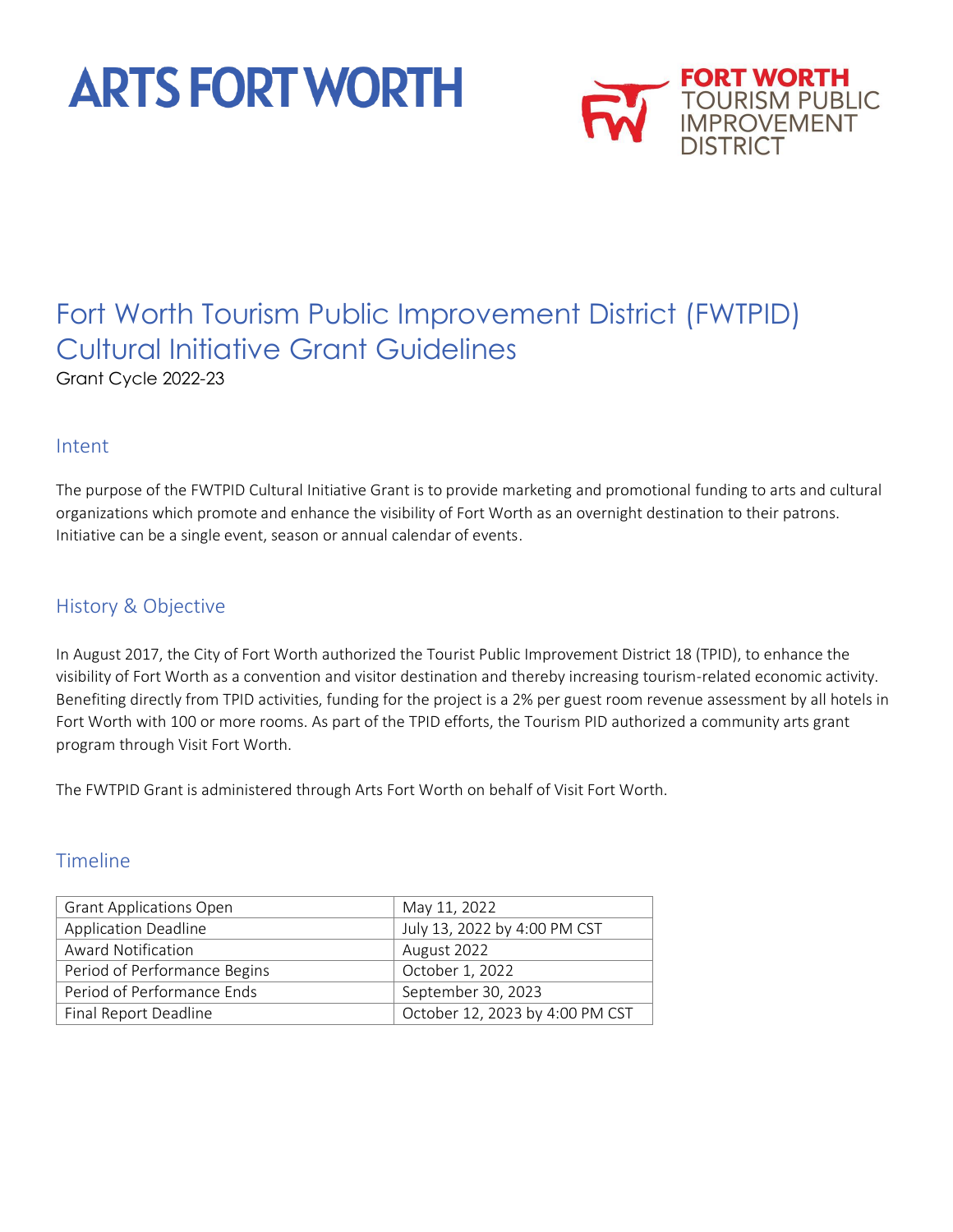# Applicant Eligibility

To be eligible to receive funding from the FWTPID Grant, an applicant organization must:

- be a 501(c)(3) tax-exempt nonprofit in good standing with IRS and up to date with Form 990 filings; and
- be an arts or cultural organization whose primary mission is the presentation or production of cultural programming.

## Eligible Requests

FWTPID Grant funds can be used to support marketing efforts for initiatives, so long as:

- applicant can verify a minimum of 100 hotel room nights, 170 verifiable zip codes, or 1100 verifiable attendees of a one-time event associated with their proposed initiative;
- **E** all verified hotel room nights are booked within the Fort Worth City limits;
- the initiative is culturally based and attracts patrons from outside of a 50-mile radius of Fort Worth;
- applicant must demonstrate an intent to retain and grow the number of overnight visitors to Fort Worth through their initiative;
- **E** applicant must demonstrate marketing and promotions to communities outside of the 5- mile radius of Fort Worth with the intent to increase the visibility of Fort Worth as an overnight destination.

#### Mandatory Conference for New Applicants

All applicants who have not previously completed a pre-application conference for the FWTPID are required to participate in a brief one-on-one orientation no later than one week prior to the grant submission deadline. Organizations that completed this conference for a prior cycle are exempt. The conference is designed to help each applicant identify the best Room Night Estimation methodology for their specific initiative. To accommodate all schedules, conferences are available via telephone but must be completed by July 10<sup>th</sup> for your organization to be considered for this grant – there will be no exceptions. To schedule a conference, please email [grants@artsfortworth.org.](mailto:grants@artsfortworth.org) Conference appointments will be confirmed via email.

#### Application Process

Grant requests are accepted once per year. Grant cycle announcements and deadlines are posted in the spring on Arts Fort Worth's websit[e www.artsfortworth.org.](http://www.artsfortworth.org/) All applicants must apply for funding online through Arts Fort Worth's [grants portal](https://www.grantinterface.com/Home/Logon?urlkey=artsfortworth)*.* New applicants must register for the site to begin an application. Only currently funded Arts Fort Worth grantees (2021/2022) and FWTPID grantees (2021/2022) may utilize the FAST TRACK: FWTPID application. All other applicants must utilize the standard FWTPID application. Applications will be reviewed and recommendations will be submitted to the FWTPID grants panel for deliberation.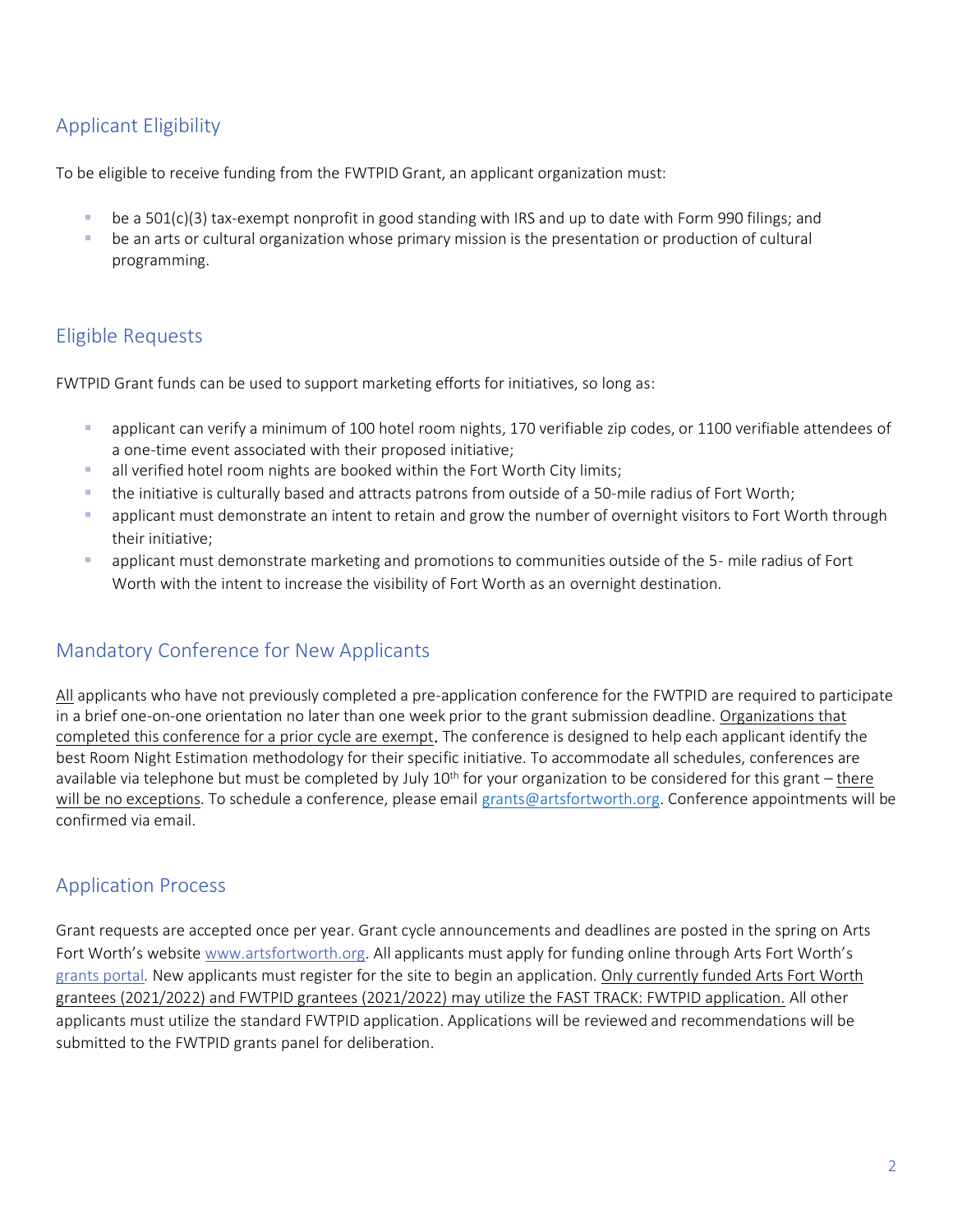#### Advice & Assistance

Arts Fort Worth staff are available year-round to assist with the application process and provide feedback on draft proposals, in advance of the application deadline. Draft applications are accepted for review and feedback up to 2 weeks before the application deadline. Due to the volume of requests, application assistance will not be available the final week before the deadline, however technical support related to the grants portal will be provided. To submit a draft application, send an e-mail to grants@artsfortworth.org with your organization's name and a request for review. Arts Fort Worth staff are also available to consult with applicants via telephone at (817) 298-3037. The staff's role is to assist the applicant in making the best presentation for funding. Staff will not write the applications or prepare attachments for applicants.

#### Awards

Awards may only be utilized for marketing and promotions of the proposed initiative. At minimum, 30% of awarded funds must be used specifically to target the market 50+ miles outside of Fort Worth. Up to 25% may be utilized for marketing and promotions staff and/or contractors. Award levels are calculated based on total room night estimations. Hotel room nights associated with your initiative must be verifiable and must be for hotels located within the Fort Worth City Limits.

Room nights can be tracked in the following ways:

- Hotel Booking Code
	- » Tracked through hotel booking/rate codes.
	- » Minimum Requirement: 100 rooms.
- **Ticket Sales/Registration** 
	- $\gg$  Tracked through verifiable ticket sales or registrations with zip codes outside of a 50-mile radius of the City of Fort Worth.
	- » Minimum Requirement: 170 verifiable zip codes.
- Event Attendance Numbers
	- $\gg$  Tracked through numbers of attendees at a one-time event that can be independently verified.
	- » Minimum Requirement: 1100 verified attendees.
	- $\gg$  Organization may provide event attendance numbers based on their own methodology. However, the raw data from the methodology must be submitted with the final report as well as independent verification. There are several ways to independently verify large event attendance, such as FW Police crowd estimates and aerial photography measurements. Please contact FWTPID grant staff to discuss independent verification methods.

\*All awards are subject to the availability of hotel room revenue assessment funds.

#### Payment

Awards will be paid in two equal installments. Fifty percent will be payable upon the execution and delivery of the FWTPID contract and the submission of an invoice. Final payment will be made after the successful conclusion and submission of all reports, documents and data associated with the grant. In the final report, you will be asked to provide the raw data associated with your chosen method of room night tracking. Full final payment will be based upon meeting or exceeding the target number of room nights as presented in the FWTPID grant application Room Night Estimation submission. Failure to meet room night projections will result in a reduced, prorated award and may require reimbursement to Visit Fort Worth.